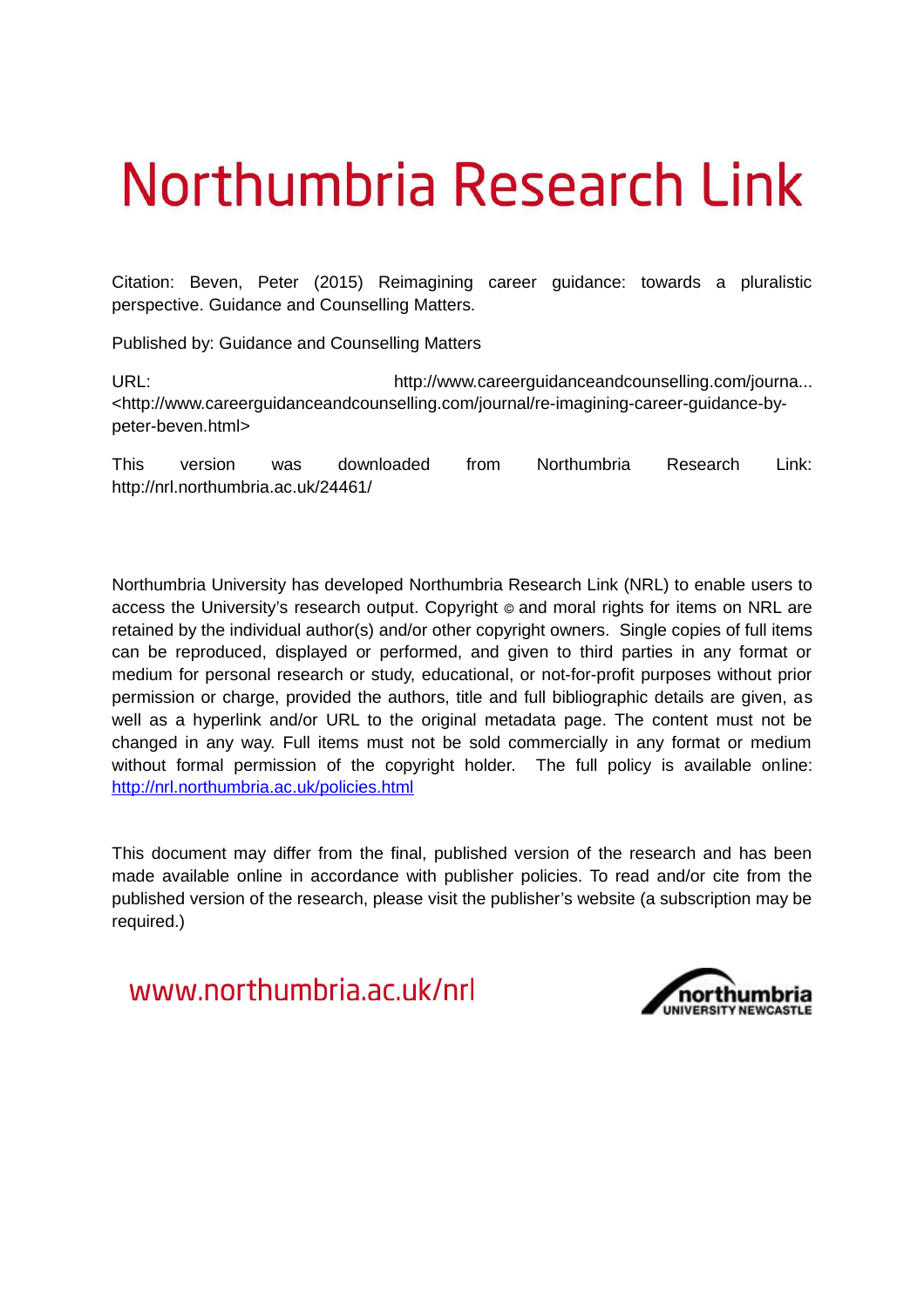# **Reimagining career guidance: towards a pluralistic perspective**

## **Abstract**

*Difficulties concerning the identified mis-match between supply and demand sides of the labour market are discussed. The variability of career guidance services for young people across Europe is illustrated together with policy initiatives in some cases leading to problems of professional identity and limited support to clients of the service. The risks associated with a monoculture of 'one size fits all' approach to guidance practice are discussed. The principles of pluralistic approaches to counselling are discussed with the suggestion that this might prove to be a fertile way forward for career guidance practice.*

Youth unemployment in the European Union is not a new phenomenon. Youth unemployment has been double or even three times the rate of general unemployment in Europe for the last 20 years. 5.6 million young people are unemployed across Europe, and a total of 7.5 million are neither in education, nor in employment. Also, while young people are eager to work, more than half of those without jobs say they simply can't find one while at the same time businesses across Europe insist they struggle to find young people with the skills they need. (Mourshed, Patel, and Suder, 2014)

From the perspective of many young people, they do not feel supported by the societies in which they live. For example, a McKinsey survey conducted in 2012 asked young people a combination of attitudinal and behavioural questions to understand how they thought about the transition from education to employment. For those who see themselves as successful (when most do not) this seems to be because they actively manage their decisions about their education and career. The analysis highlights significant numbers who feel disheartened ('I know enough to not care'), those who are disengaged ('I don't care to know more') and those who are struggling ('I want to know more'). (Mourshed, Farrell, and Barton, 2012)

Reports concerning career guidance practitioner competencies indicate a variable picture across Europe too. For example, The European Centre for the Development of Vocational Training published a report about practitioner competencies across Europe. The core message of this report is that there is a huge variation across Europe in terms of professional training available, competences and qualifications acquired through such training, roles and functions carried out by guidance practitioners and settings in which guidance services are offered (Barham 2009). In some countries policy decisions have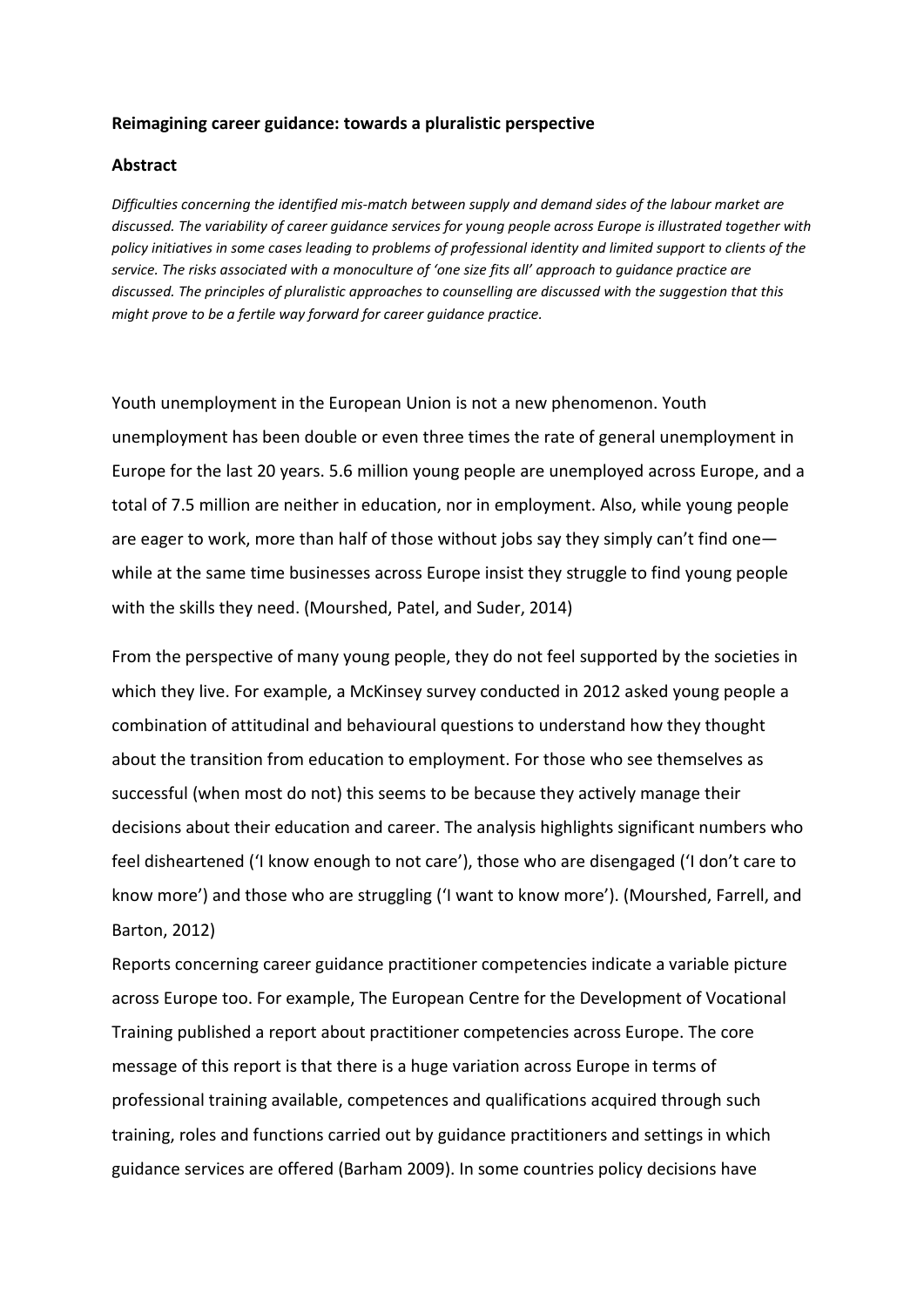restricted the nature of support young people can rely upon. For example recent researches undertaken on working models of careers guidance indicate a crisis in the delivery of services, certainly in England. As Reid and West argue (2011: 399)

'…in a situation where guidance work has become more complex it appears that preparation for the work may have diminished, being restricted to a powerful and instrumental discourse in guidance in the UK…',

The pressure from successive governments for services to deliver a target driven service has led to what Reid and West describe as a 'technicising' of the guidance sector where they argue opportunities for creative strategies in supporting clients with career decisions are perceived as potentially risky enterprises (Reid and West, 2011a). Policy initiatives relating to 'targeted' services have also been based upon questionable premises; for example, assuming that those not in education, employment or training are a homogenous group (Furlong, 2006). Within England, changes in the delivery of career guidance have also resulted in many advisers feeling de-skilled and at risk of losing their professional identity (see, for example, Neary, 2014; Hooley and Watts, 2011; Bimrose, 2006 and Colley, 2009) The need for high quality career guidance support is arguably greater than ever; however the devolving of the role in England to school based services has resulted in inconsistencies in delivery (Haynes, McCrone and Wade, 2013). Of course the biggest losers in these developments are arguably the clients of the services themselves. If advisers have to work within strictly limited constraints in terms of outcomes and method then the danger is that 'one size fits all' thinking will come to dominate practice. This, in spite of evidence that what is needed in times of increasing complexity for guidance to be delivered by skilled practitioners who are reflexive, open to learning new approaches and able to learn from theory with a view to supporting their client groups in a variety of ways (McCrone et al. 2010; NFER, 2013).

Given the complexity of career decision making at this time, there is a need to look again at the nature of career guidance support and re-imagine what might constitute an effective service to young people. As a starting point there is a need to recognise that individuals have different needs at different points of time. Motivation will vary between individuals, but also *within* an individual depending upon current concerns (Miller and Rollnick, 2013).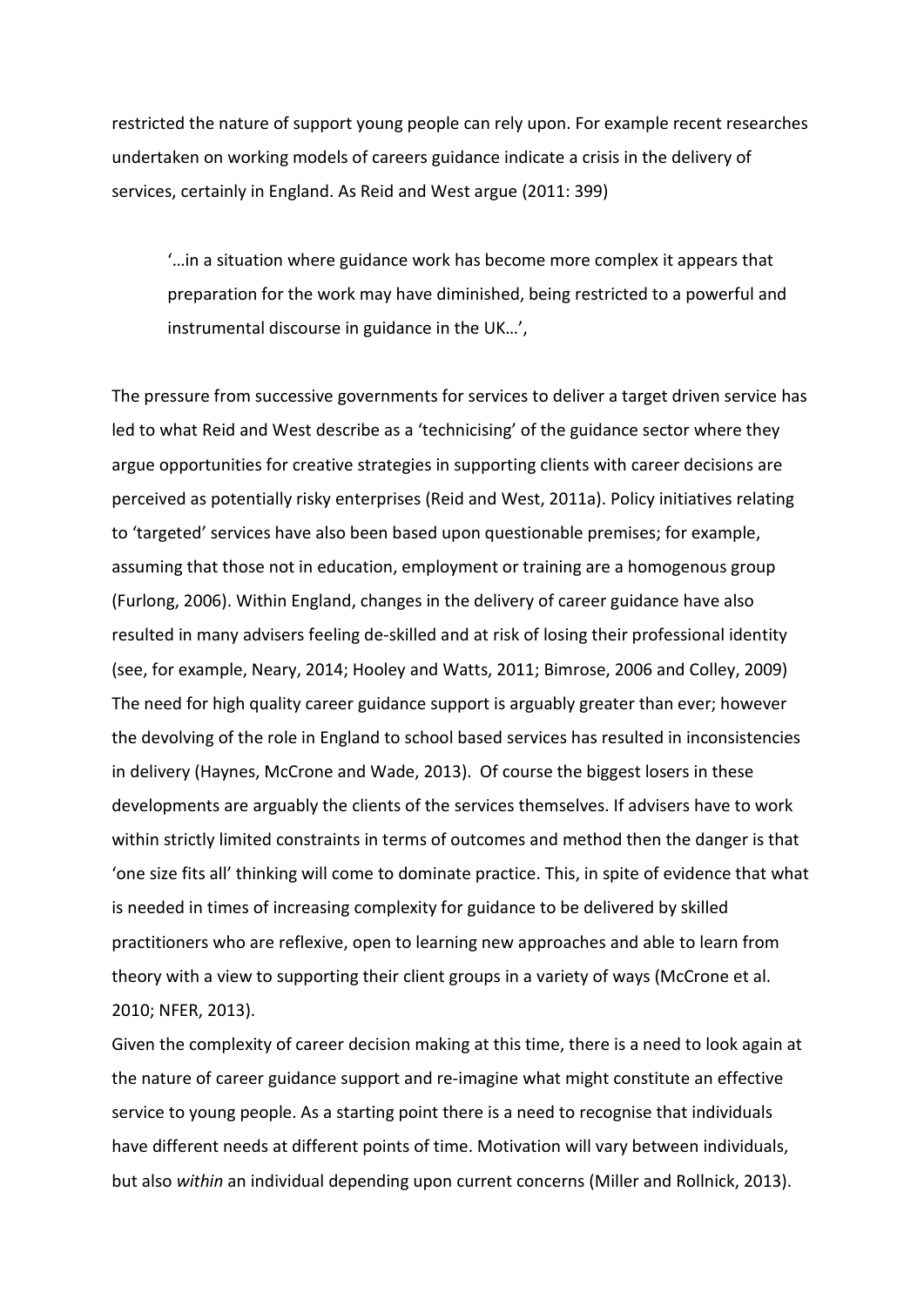Decision making styles adopted by individuals also have a factor. Drawing upon their longitudinal study of the effectiveness of career guidance with adult clients, Bimrose and Barnes also note:

'The extent to which individuals espouse an evaluative, strategic, aspirational or opportunistic approach to making decisions about their career progression is crucial to understanding the particular types of support required from guidance practice'

#### (Bimrose and Barnes, 2008:vi)

For some a placing service based on matching against abilities may be what is required; others will require support with more complex decisions involving reflection, self-assessment and career planning. A 'one size fits all' approach is clearly inappropriate. Many writers have been critical of prevailing models of guidance systems concentrating as they do around a matching model, variations on the trait-factor paradigm. It has been argued that the matching model was introduced within industrial societies at a time of relatively high employment. It assumes that individuals when matched to an appropriate occupation will have a strong work ethic and be happy with the match; hence society and the individual will benefit. There is also the assumption of a relatively stable labour market (Bimrose, 2009). The trait-factor approach has faced increased scrutiny over recent decades. In particular the notion of 'career' has changed significantly (see, for example, Young and Collin, 2000). Questions have also been asked of the applicability of the model in terms of its nonengagement with issues relating to gender differences (Bimrose, 2001), culturally varied groups (Mobley and Slaney, 1998) and individuals from socially deprived backgrounds (Meara et al, 1997).

 The issue is to ask what might usefully develop career guidance practice. Various contributors have argued the case for approaches such as person centred approaches (Bozarth and Fisher, 1990) using narratives (Savickas, 2013; Cochran, 1997; Reid and West, 2011b; Brott, 2001; McMahon and Patton, 2006), cognitive behavioural approaches (Sheward and Branch, 2012) integrative models (Egan, 2013) and Motivational Interviewing (Beven 2009). All of these perspectives on practice may be useful in different ways; some will be a better fit than others for any individual circumstance.

At this point it may be helpful to draw upon evidence from research findings in counselling and psychotherapy. These are cognate areas to career guidance and counselling, 'distant cousins' to borrow Yalom's terminology (2005: xii), in that they contain a variety of approaches from client centred through to directive methods, and are all concerned with helping individuals finding a way forward in their lives. Some key findings are: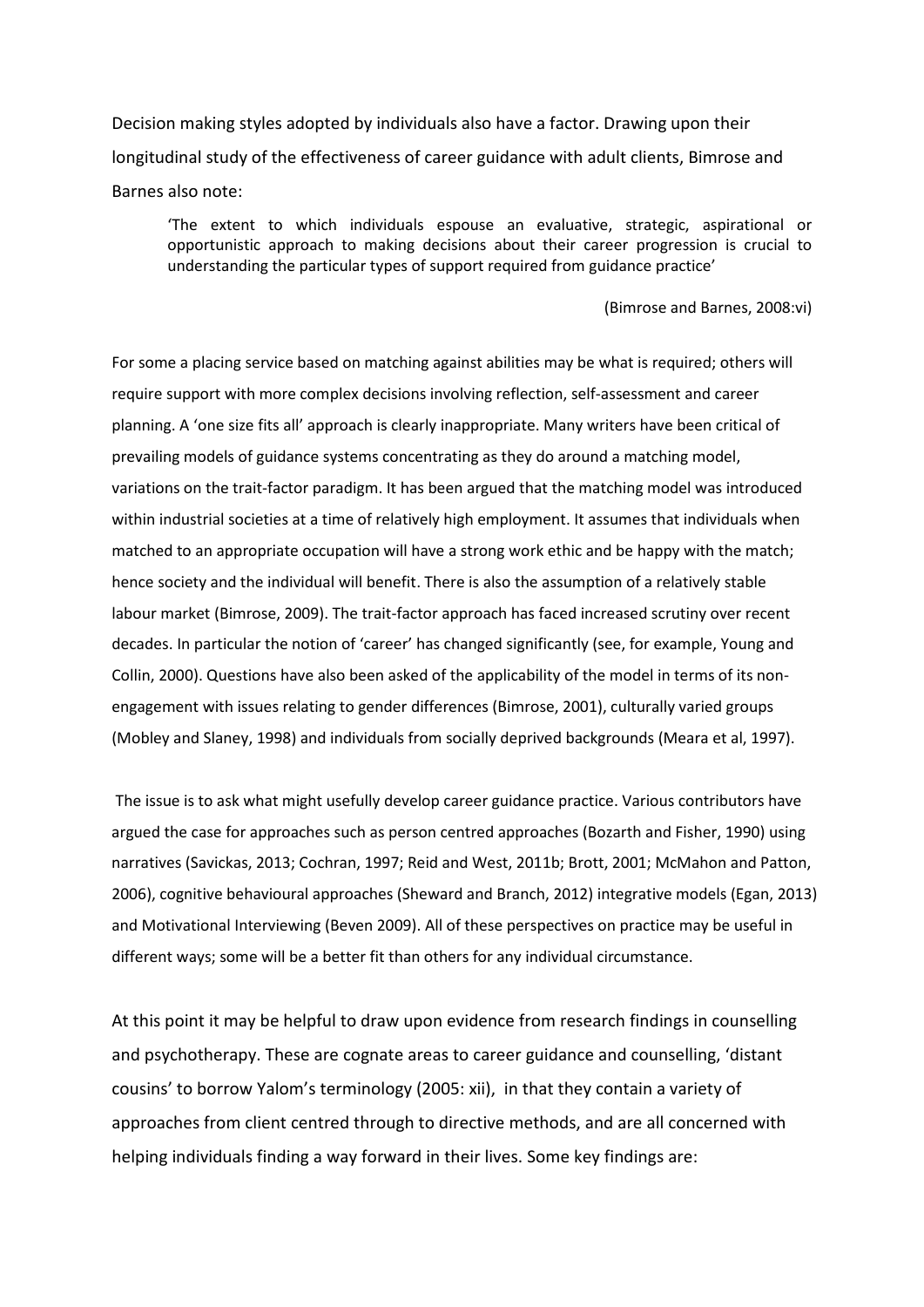- 1) Different clients want different things from a counsellor or therapist. For example, in a study offering a choice to depressed clients in primary care; a choice was offered. Would clients prefer non-directive counselling or cognitive-behaviour therapy? 40% of clients chose nondirective therapy (King et al., 2000).
- 2) Clients do better in their preferred therapies. In their review of 26 studies, Swift and Callahan (2009) demonstrated that clients who received their preferred treatment had a 58% chance of showing better outcome improvement, and were half as likely to drop out of therapy. These findings have a resonance with the research on career decision-making, as cited earlier (Bimrose and Barnes, 2008)

Pluralism in counselling is an attempt to move away from individual modes of helping (e.g. person centred, cognitive-behavioural, narrative etc.) in their different modalities. Instead the approach(es) should derive from client's wants and clients' needs (Cooper and McLeod, 2011) The question that needs to be asked here is: how is pluralism any different from existing models of guidance practice? Arguably the influential Egan 'Skilled Helper' model and developments of the model (e.g. Hambly, 2008; Reid and Fielding, 2007) are examples of integrative approaches drawing their inspiration from a range of sources, including person centred counselling, cognitive behavioural ideas and decision making theory. However, there can be a tendency here for the practice to involve replacing a single model with something very similar despite having elements drawn from a variety of sources. For example, Egan's problem management approach advocates a highly specified set of procedures for helping clients addressing their concerns about life and career (Egan 2013).

Of course, without doubt, there are already many career counsellors and guidance workers who think and practise in pluralistic ways but they have always tended to be over-shadowed in the public policy arena by more singular, single model thought and practice.

### What might a pluralistic approach to career guidance look like?

Pluralism is a demonstration of an ethical and political commitment to respecting, valuing and being inclusive towards other worldviews, of other career and guidance practitioners and our clients. Proponents of pluralism in counselling and therapeutic practice have described pluralism as a form of humanistic-existential ethic in which there is 'a commitment to conceptualizing, and engaging with people in a deeply valuing and respectful way.' (Cooper, 2007:11) Drawing upon the work of the philosopher Nicholas Rescher, the philosophical assumption supporting the notion of pluralism is defined as 'the doctrine that any substantial question admits of a variety of plausible but mutually conflicting responses' (Rescher, 1993:79).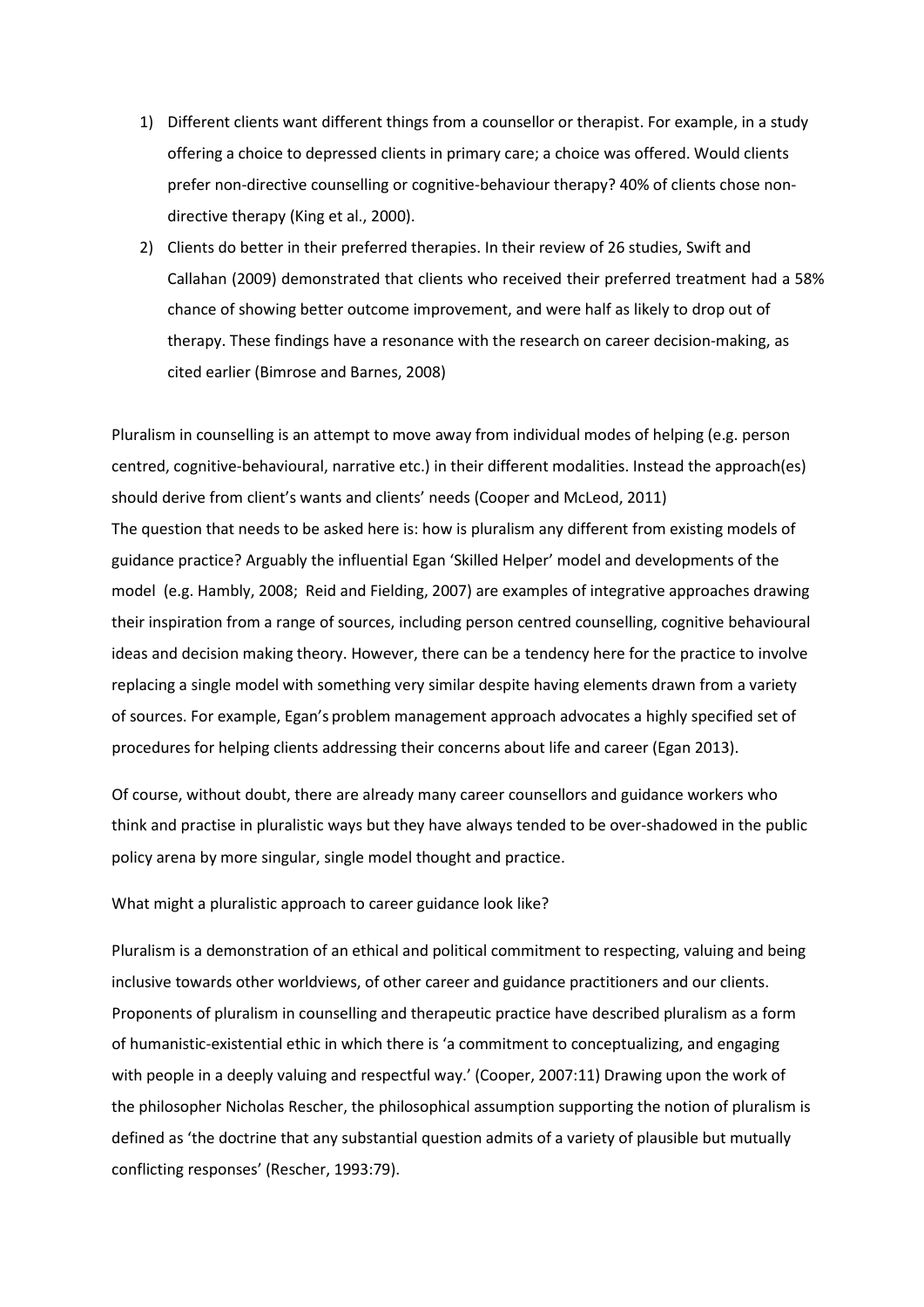With respect to career guidance, a pluralistic standpoint holds that a many different models of working are valid and that there is no need to try and reduce these into one, unified model. This might be illustrated by a case study.

Case Study: (all names anonymised) Jane is a bright 17 year-old who has no qualifications as she needed to be at home to look after a chronically sick parent, which she is continuing to do. She is seeking advice about what she can do to earn some money to support the household. She is worried about her lack of qualifications and very concerned about what the future may hold for her, and was doubtful she had anything to offer a prospective employer. The support Jane did receive was an interview that looked at current vacancies- that was it- no attempt was made to discuss with Jane what might be most helpful for her. The adviser simply addressed the initial presenting issue. This might have been satisfactory to a point- but as it stood there were no suitable vacancies, according to the adviser, and Jane was asked to return in two weeks' time. There was no attempt to engage with Jane on broader issues relating to herself or her future.

For a skilled guidance worker, the issue might have been approached in a wide variety of ways. There might have been an attempt to prioritise what was most important for Jane- it may be that advice about vacancies might indeed have its merits, but perhaps not as useful as it could have been if the discussion paid no attention to possible future scenarios. The adviser might have instead gently challenged the notion that Jane had nothing to offer, using tactics drawn from cognitive behavioural principles, for example the need to challenge negative automatic thoughts; alternatively the support could have proceeded from a client centred, solution focused or narrative perspective. A skilled practitioner will have many possibilities to draw upon. Some advisers may have preferences that lead them to use similar tactics with a range of clients. Others will have developed their own eclectic approach drawing from a range of theoretical orientations.

How does pluralism differ from this? A pluralistic approach would involve engagement with the client at various stages of the encounter to ascertain what might be most helpful. In a way this is an advanced version of contracting with the client concerning her preferences in working together with the adviser. This discussion would concern not only the goals the client may have, but also the type of approach preferred. To facilitate this, from pluralistic counselling practice come a range of tools from relatively formal questionnaires pre and post interview to informal questions about preferences about the type of support. This therefore is a type of meta- dialogue (Cooper and McLeod, 2011) inviting clients to explore what they want from therapy (*goals*), and how they may be most likely to achieve it (*methods*). This is *not* doing whatever a client initially asks for and then sticking to it regardless…but rather it is dialogue, a subtle, complex, on-going process which draws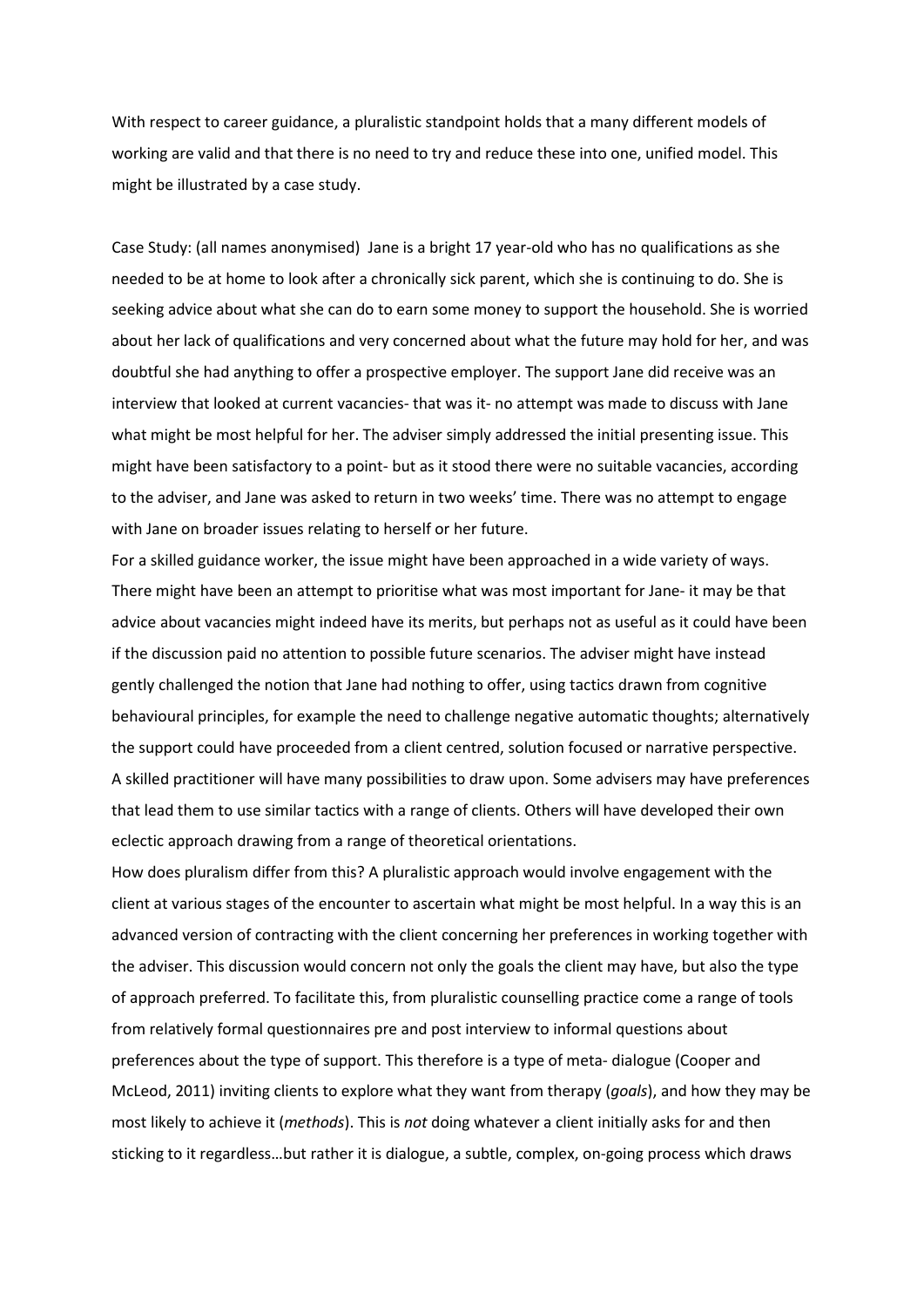on expertise of both client and adviser -and acknowledges the limits of both perspectives. The best support will come through this co-construction of perspective and methods.

These ideas, drawn from evidence from the cognate area of counselling research have several implications for policy and practice. From a policy perspective there would need to be a move away from prescriptive notions about the functions of career guidance and a renewed respect for career guidance and counselling as a professional role. From a practice perspective the development of a pluralistic approach would have important implications for the training of careers professionals.

The development of truly pluralistic practice would require the revisiting professional training (Neary, 2014), and the political will to develop sustainable provision of career guidance that recognises its potential for individual and societal benefits.

## **References**

Barham, L. (2009) Professionalising *Career Guidance: Practitioner Competences and training routes in Europe* Luxembourg: The European Centre for the Development of Vocational Training (Cedefop panorama series 164)

Beven, P. (2009): Client Narratives, Language and Motivation, *Constructing the Future* Volume V, Stourbridge: ICG Publications

Bimrose, J. (2001) Girls and Women: Challenges for Careers Guidance Practice. *British Journal of Guidance & Counselling*, 29 (1), pp.79-94

Bimrose, J. (2009) *Careers guidance, identity and development* Warwick: Institute for Employment Research, University of Warwick

Bimrose, J. and Barnes, S. A. (2008) *Adult career progression & advancement: a five year study of the effectiveness of guidance* Warwick: Institute for Employment Research, University of Warwick Bimrose, J. (2006). *The changing context of careers practice: Guidance, counselling or coaching*? Derby: Centre for Guidance Studies, University of Derby.

Bozarth, J. D. and Fisher, R. (1990) Person centered career counselling in Walsh, W. B. and Osipow, S. H. (eds.) *Handbook of vocational psychology* Mahwah, NJ: Erlbaum

Brott, P. E. (2001) The Storied Approach: A Postmodern Perspective for Career Counseling *The Career Development Quarterly*, 49: 304–313. doi: 10.1002/j.2161-0045.2001.tb00958.x

Cochran, L. (1997*) Career Counseling: a narrative approach* Thousand Oaks, CA: Sage Publications Colley, H. (2009) *Becoming, unbecoming, and not-becoming in professional careers: A case study of career guidance practitioners* Manchester: Education and Social Research Institute, Manchester Metropolitan University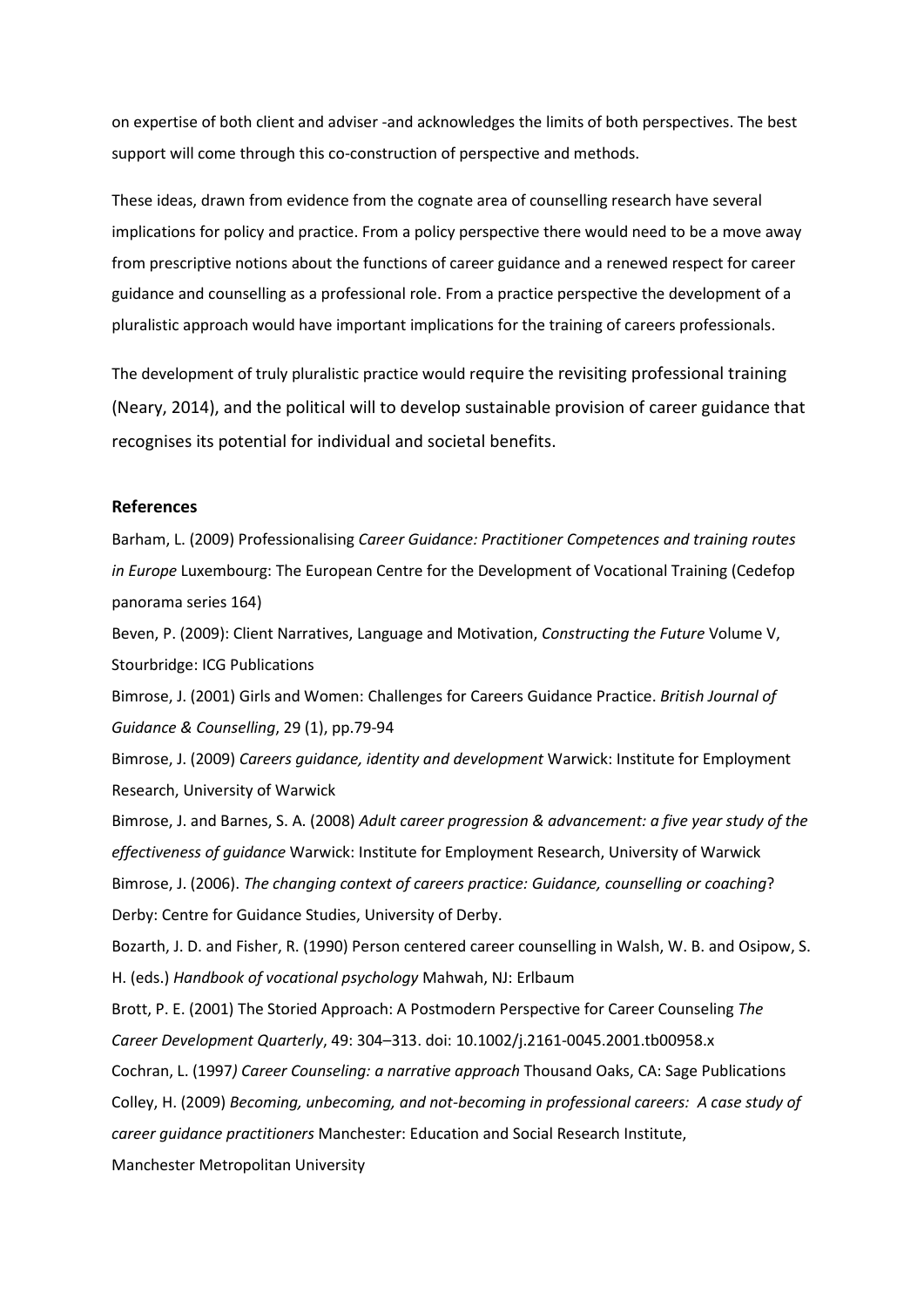Cooper, M. (2007) Humanizing psychotherapy *Journal of Contemporary Psychotherapy, 37*(1), pp. 11-16

Cooper, M., & McLeod, J. (2007) A pluralistic framework for counselling and psychotherapy: Implications for research *Counselling and Psychotherapy Research, 7 (3)*, 135-143.

Cooper, M., and McLeod, J. (2011) *Pluralistic counselling and psychotherapy* London: Sage Publications

Egan, G. (2013) *The Skilled Helper* 10<sup>th</sup> edition Cengage Learning

Furlong, A. 2006 'Not a very NEET solution: representing problematic labour market transitions among early school-leavers.' *Work, Employment and Society 20 (3): 553-569.* DOI:

10.1177/0950017006067001

Hambly, L. (2008) Let's Talk Guidance DVD and Resource Pack Nottingham: Guideline Careers Services

Haynes, G., McCrone, T. and Wade, P. (2013) Young people's decision making:

The importance of high quality school-based careers education, information, advice and guidance, *Research Papers in Education*, 28:4, 459-482, DOI: 10.1080/02671522.2012.727099

Hooley, T. and Watts, A. G. (2011) Careers Work in Transition Interim Paper Derby: International Centre for Guidance Studies, University of Derby

King, M., Sibbald, B., Ward, E., Bower, P., Lloyd, M., Gabbay, M. Et al. (2000) Randomized controlled trial of non-directive counselling, cognitive-behaviour therapy and usual general practitioner care in the management of depression as well as mixed anxiety and depression in primary care *Health Technology Assessment*, 4 (19)

McCrone, T., Gardiner, C., Southcott, C. and Featherstone, G. (2010) *Information, Advice and Guidance for Young People (LG Group Research Report)* Slough: NFER

McMahon M. and Patton, W. (2006) *Career Counselling: Constructivist Approaches* Abingdon: Routledge

Meara, N.M., Davis, K.L. and Robinson, B.S. (1997) The working lives of women from lower socioeconomic backgrounds: assessing prospects, enabling success. *Journal of Career Assessment*, 5 (2), pp.115-135

Miller, W. R. and Rollnick, S. (2013) *Motivational Interviewing*, 3<sup>rd</sup> edition. New York: The Guilford Press.

Mobley, M. and Slaney, R.B. (1996) Holland's Theory: its relevance for lesbian women and gay men *Journal of Vocational Behavior*, 48 (2), pp125-135

Mourshed, M., Patel, J. and Suder, K., (2014) *Education to employment: Getting Europe's youth into work* McKinsey Research report